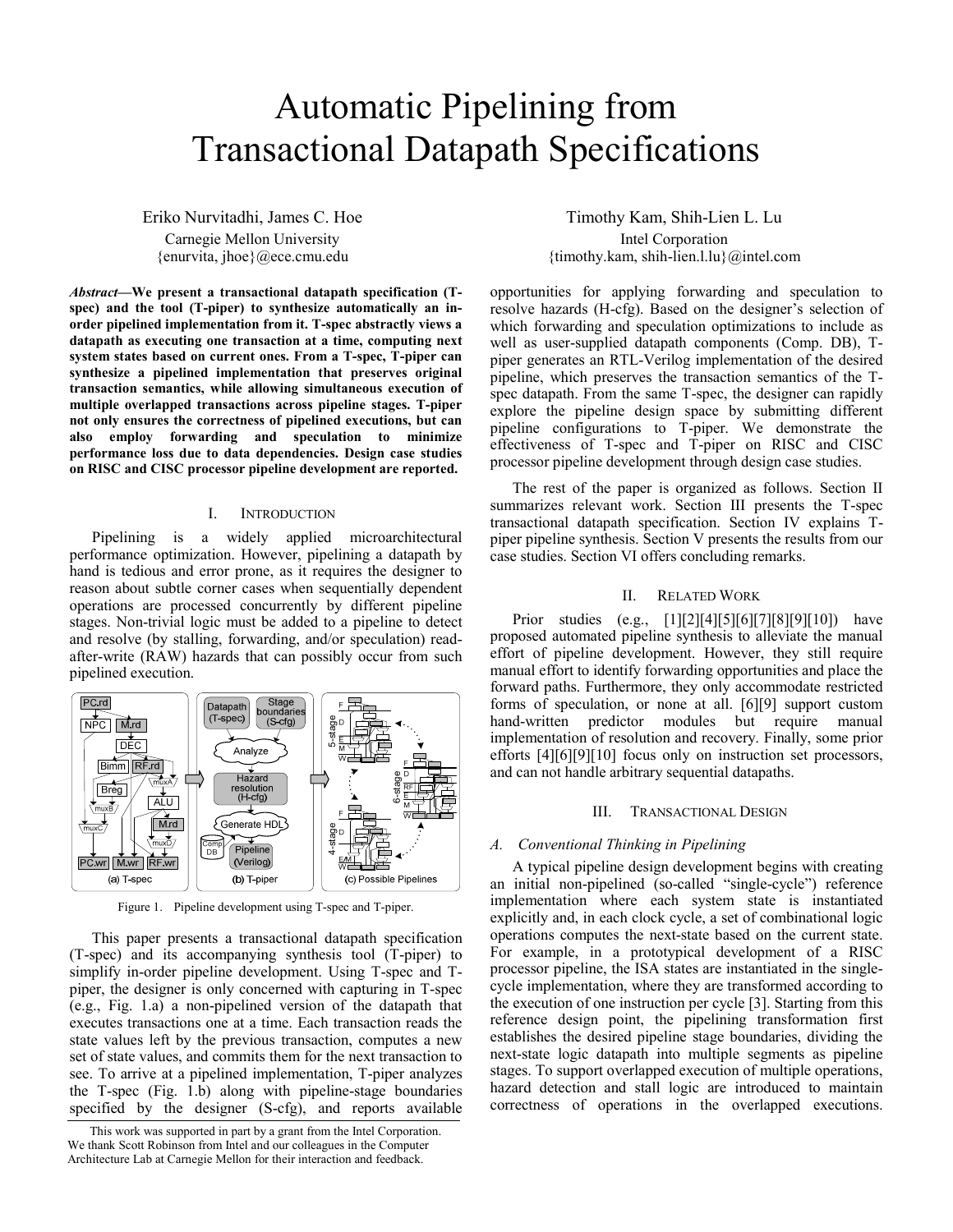Forwarding and/or speculation may be added to minimize performance loss due to stalls. The basic methodology for pipelining is well established but nevertheless tedious and error-prone if applied manually and haphazardly.

A single-cycle datapath is much simpler to specify and implement than the final pipelined version, since the designer is only concerned with next-state computation that occurs in a single step, avoiding the need to reason about interactions among multiple concurrent overlapping operations.



Figure 2. An example datapath and its T-spec.

# *B. Transactional Datapath Specification (T-spec)*

We propose a transactional specification (T-spec), which adopts and expands on the basic thinking on datapath specification discussed in the previous section. Like a singlecycle design, T-spec is a textual "netlist" that consists of state elements and next-state compute operations implemented by a network of logic blocks. Unlike a single-cycle implementation, a T-spec captures an abstract datapath whose execution semantics are interpreted as a sequence of "transactions". Each transaction reads the state values left by the preceding transaction and computes a new set of state values to be read by the next transaction (Fig. 2.a.). Many valid implementations may be derived from a T-spec as long as they preserve the transaction semantics. This paper describes how an in-order pipeline is synthesized from a T-spec.

**State Elements.** Without loss of generality, the T-spec netlist can include register- or array-type state elements, with explicit read and write interfaces. An unusual feature of T-spec is that a state-read interface includes an explicit "read-enable" control signal, which is a bookkeeping signal to assist T-piper in RAW hazard analysis by letting the designer indicate exactly when a transaction must see the valid value of a state in order to proceed. Similarly, an explicit "write-enable" is included in a state-write interface.

**Next-State Logic Blocks.** An acyclic network of logic blocks computes the next-state updates for the write-interfaces of the state elements based on the current state values received from the read-interfaces of the state elements. Except for multiplexers, T-piper treats all such next-state logic blocks as black-boxes during analysis. A multiplexer is a built-in logic primitive understood by T-piper and used for hazard analysis.

Unlike the single-cycle design where the next-state logic blocks are implemented using combinational logic, each nextstate logic blocks in T-spec can either be a combinational block or a fixed/variable multi-cycle (MC) block (e.g., iterative divider). A MC block implements a handshake interface based on ready, start, and done signals [1]. Each handshake interface can only be used once by each transaction. Asserting start implicitly resets any internal state so no history can be carried from one transaction to the next. Although not discussed in detail here, T-spec also supports state elements with handshake interfaces, which can represent structures like a memory cache.

**T-spec Example.** Fig. 2.b shows an example design with a single state element R and a network of logic blocks (op1, op2, op3, op4, and m1), with R represented as its separate read and write interfaces. It also shows an example T-spec excerpt for the design, which begins with a GENERIC module declaration for op1, a black-box combinational block with a 1-bit output named R re. (This input-less block is for a hardwired constant.) Then, the module declaration for a REG-type 32-bit state R is shown, which has explicit read (rd) and write (wr) interfaces with enable and data ports. Lastly, a connection is declared between R\_re output of op1 and rd.re input of R.

### IV. PIPELINE SYNTHESIS

### *A. Pipeline-Stage Boundaries*

The desired pipeline stage boundaries are expressed in Tspec by declaring the stages, and assigning each module (or interface in the case of a state element) to a stage. For example, the pipeline boundaries in Fig. 3.a (shown in solid lines) is accomplished by assigning op1, op2 and R.rd to stage 1; op3 to stage 2; op4 and multiplexer m1 to stage 3; and R.wr to stage 4.

 When assigning modules to stages, the destination module of a connection cannot be assigned to a stage earlier than the source module. The write interface of a state also cannot be assigned to a stage earlier than the state's read interface. If an array state supports multiple write interfaces, they must be assigned to the same stage. The constraints on state read and write interface assignments exclude the possibility of writeafter-write and write-after-read hazards.

### *B. Hazard Detection and Interlock*

Given a datapath in T-spec and pipeline-stage assignments, T-piper analyzes the input design for RAW hazards when transactions are executed in a pipelined fashion. For example, the T-spec datapath from Fig. 2.b is divided into four stages in Fig. 3.a. As such, multiple versions of a signal co-exist if the source and destination of a connection are not assigned to the same pipeline stage. These versions correspond to different transactions in different stages. In Fig. 3.a, the we signal generated by op2 to control R.wr traverses all four stages. When op2 is computing we<sub>x</sub> for transaction  $T_x$  in stage 1, we<sub>x-1</sub> is an older we version from the older transaction  $T_{x-1}$  in stage 2. Similarly, we<sub>x-2</sub> and we<sub>x-3</sub> belong to  $T_{x-2}$  and  $T_{x-3}$ , respectively.

For hazard analysis, T-piper identifies for each state element a "read-point" associated with the state element's read interface (e.g., the read-point for R is labeled with a "triangle" symbol in Fig. 3.a). A read-point is required to carry a valid state value only when its accompanying read-enable is asserted. Similarly, a "write-point" is associated with the write-data interface of the state element, and is qualified by the write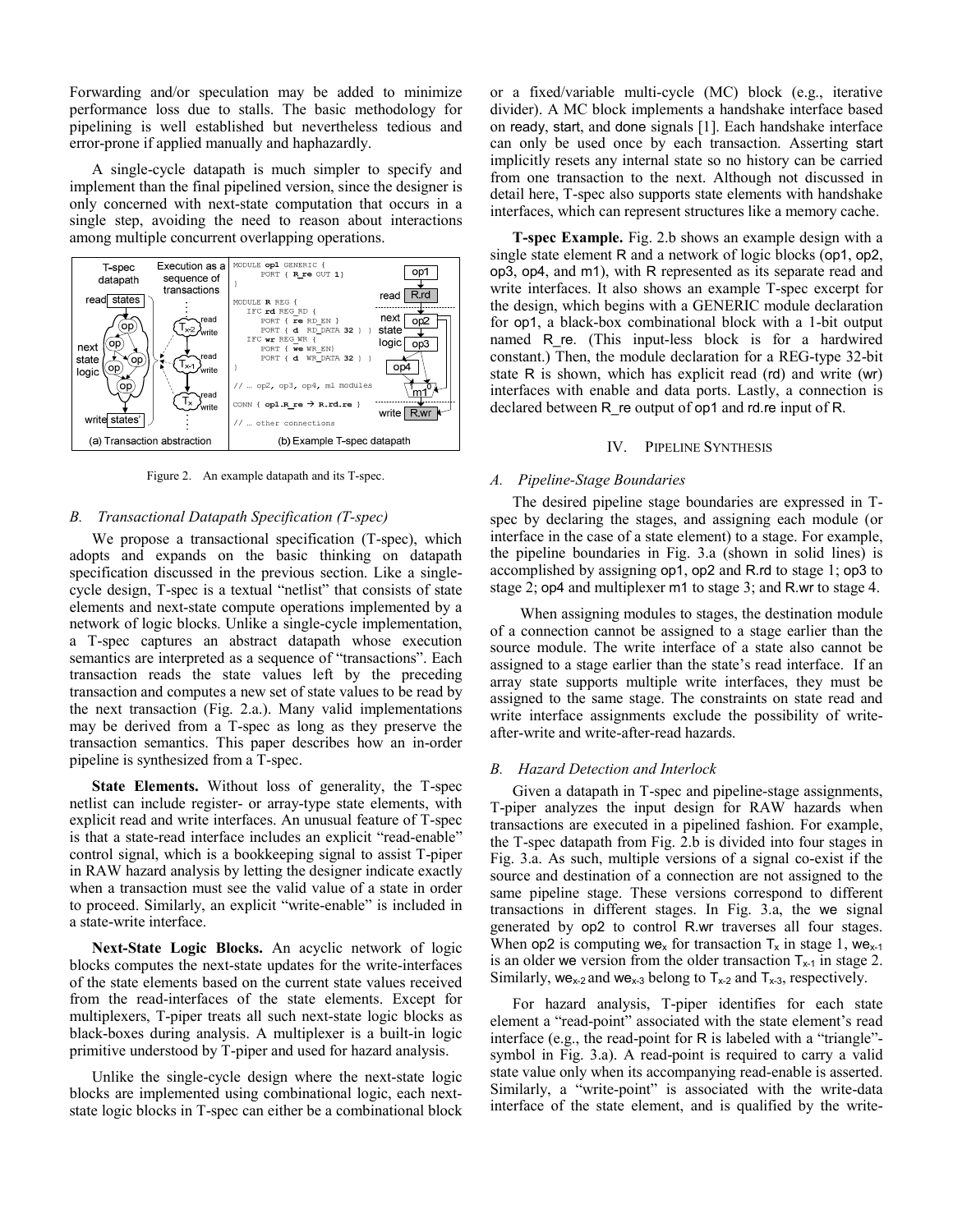enable (e.g., the write-point for R is labeled with a "star"symbol in Fig. 3.a,). A write-point carries the new state update value only if its write-enable is asserted.



Figure 3. Data hazard analysis and resolution.

With respect to each state element E in a datapath, a hazard condition exist whenever  $re_{x}$ &we<sub>x-i</sub> where  $T_{x}$  is the transaction occupying the stage of E's read-point and  $T_{x-i}$  is some older transaction in a stage between the read-point and the writepoint of E. When  $re_x \& we_{x-i}$ ,  $T_x$  will receive an incorrect state value if it reads from  $E$  directly because the update by  $T_{x-i}$  has not yet been written to E. Thus,  $T_x$  must stall (i.e., delaying the reading of  $E$ ) if re<sub>x</sub>&we<sub>x-i</sub> is true for any stage between the readpoint and the write-point of E. For the example in Fig 3.a with a state element named R, the expression Stallbasic indicates when the reading of R must be stalled. When stalling the transaction  $T<sub>x</sub>$ , the older transactions in the pipeline must be allowed to proceed so  $T_{x-i}$  will eventually progress pass the write-point of E, removing the hazard condition. Note that we may not exist for a stage if it is computed by a module that is at a later stage. In this case, we must be conservatively assumed true whenever the stage is occupied by a transaction. The aforesaid hazard analysis is performed for each state element in the datapath.

If the state element E is an array, T-piper carries out hazard analysis at individual location granularity. If rd-idx and wr-idx are the indices to the read and write interfaces of E, a hazard condition arises only if  $re_x \& we_{x-i}$  and rd-idx<sub>x</sub>==wr-idx<sub>x-i</sub>. In other words, the read and write of the array element  $E$  by  $T_x$  and  $T_{x-1}$ only conflict if they are to the same location in E.

### *C. Forwarding*

In some cases, stalling can be avoided if the required notyet-committed state update values from an older transaction still in flight can be forwarded (bypassing the state element) to the younger dependent transaction. To determine forwarding opportunities, T-piper further identifies a set of "forwardingpoints" (FwdPt) for each state element. Starting from each write-point, T-piper traces the write-data signal backwards across pipeline boundaries to find all points (output of a module or a pipeline-stage register) where the write-data signal and its accompanying write-enable signal are both available.

When the associated write-enable is asserted, the value at a forwarding-point can be provided to the read-point for use by a dependent younger transaction in lieu of stalling. To make a valid forwarding, one must also ascertain that no other transactions between the read-point and the forwarding-point also want to write to the state element. Forwarding-points can be traced backwards through a multiplexer to create conditional forwarding further qualified by the mux-select logic. To automatically find forwarding-points, T-piper uses a recursive depth-first algorithm starting from the write-point of a state.

Fig. 3.b shows the 5 forwarding-points of R (labeled by "circle"-symbols) and the exact condition when the value at each forwarding-point can be used by the transaction at the read-point stage in lieu of stalling. For example, forwardingpoint 2 is valid iff  $T_x$  depends on  $T_{x-3}$  with respect to R but not on  $T_{x-2}$  or  $T_{x-1}$ . Points 5 and 4 are conditional forwarding-points corresponding to the two possible settings of the m1 multiplexer select. The condition for using forwarding-point 5 (or 4) is the same as 1 with the additional requirement that the m1 multiplexer is set to select the 1-path (or the 0-path).

After the analysis, T-piper reports all forwarding-points to the user, and lets the user select which ones to include in the pipeline to be synthesized by T-piper. When a forwarding path is added, its exact trigger condition is subtracted from the stall condition. When the trigger condition occurs at run time, the would-be RAW hazard is resolved by forwarding from the corresponding forwarding-point. The example in Fig. 3.b implements forwarding-point 1, resulting in a new stall condition Stall<sub>fwd</sub> that subtracts  $f_1$  from Stallbasic.

#### *D. Speculative Execution*

Forwarding can only be done if a transaction already computes (but has not yet written) the value that a younger transaction depends on. Consider the example in Fig. 3.b. If a transaction in stage 1 depends on the value of R to be produced by an older transaction currently in stage 2 via op4 (i.e., mux select is 1), then it has to wait for 1 cycle for the older transaction to reach stage 3 and utilizes op4 to compute the value, which can then be forwarded using forwarding-point 1.

T-spec supports a general-purpose framework for a designer to provide a value predictor to overcome this kind of performance limitations rooted in true data dependence. Starting with a T-spec datapath with complete functionality, a designer can introduce additional state elements and logic blocks for value prediction. In parallel to the original full determination of the next-state value of a given state element E, the auxiliary states and logic blocks are to compute, presumably faster, a "guess" for the next-state value of E. With each guess, the auxiliary logic also generates a Boolean valid signal to indicate whether the guess should be used for speculation (e.g., when a guess' confidence is low, stalling is preferred over speculation to avoid misprediction penalty).

The auxiliary states and logic blocks for making value predictions are specified using the same T-spec syntax as the original primary state and logic. They are allowed to depend on the value and output of the primary states and logic blocks, but not vice versa. In other words, the operations of the primary datapath are not to change. Fig. 3.c shows the auxiliary logic